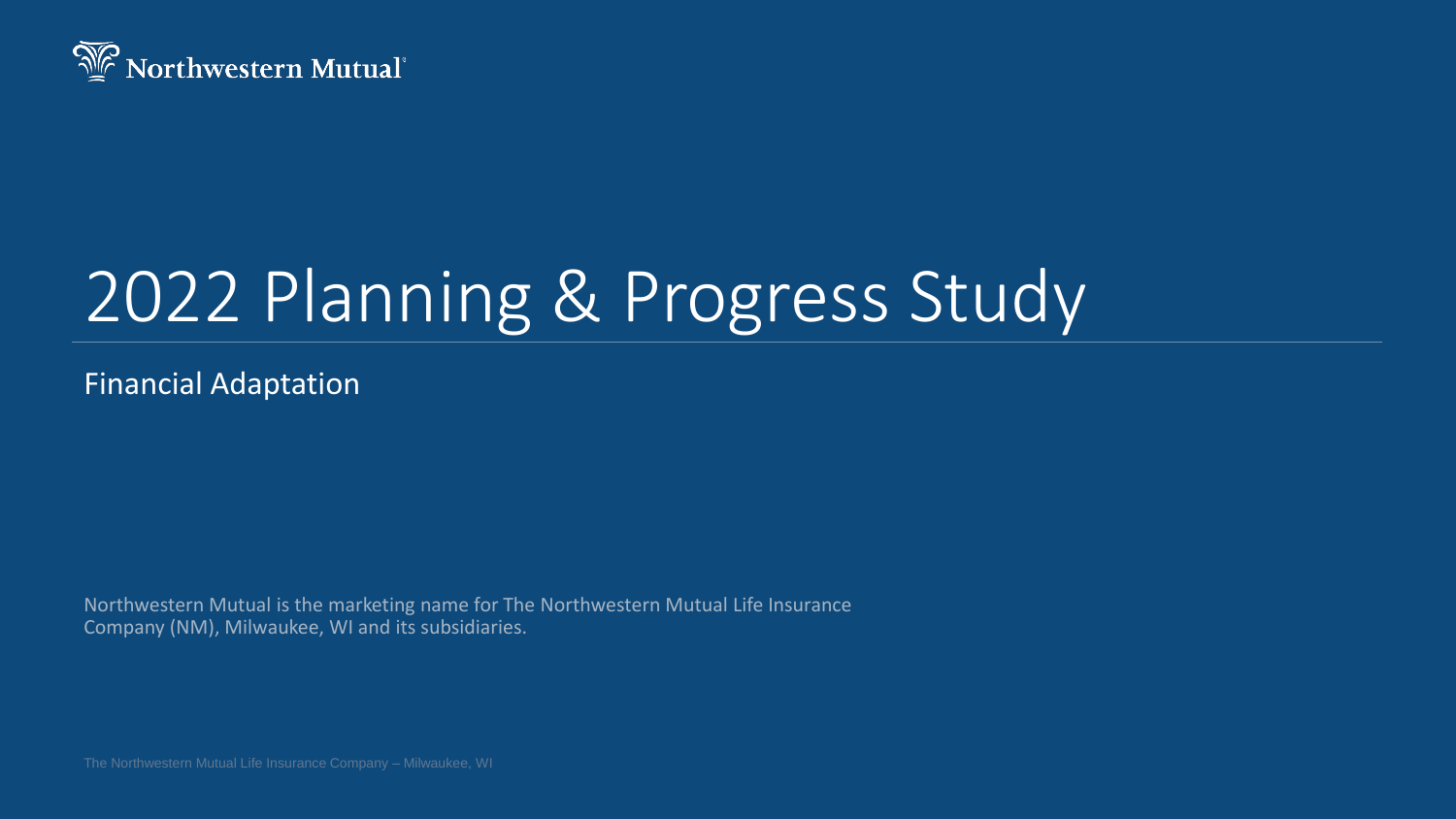The 2022 Planning & Progress Study, a research series from Northwestern Mutual, explores US adults' attitudes and behaviors toward money, financial decision-making, and the broader issues impacting people's long-term financial security.

The study was conducted by The Harris Poll on behalf of Northwestern Mutual and included 2,381 American adults aged 18 and older, with oversamples of Gen Z, who participated in an online survey between February 8-17, 2022. Last year's study included 2,320 American adults aged 18 or older who participated in an online survey between March 16 – 26, 2021.

Results were weighted to Census targets for education, age, gender, race/ethnicity, region and household income. Propensity score weighting was also used to adjust for respondents' propensity to be online. No estimates of theoretical sampling error can be calculated; a full methodology is available.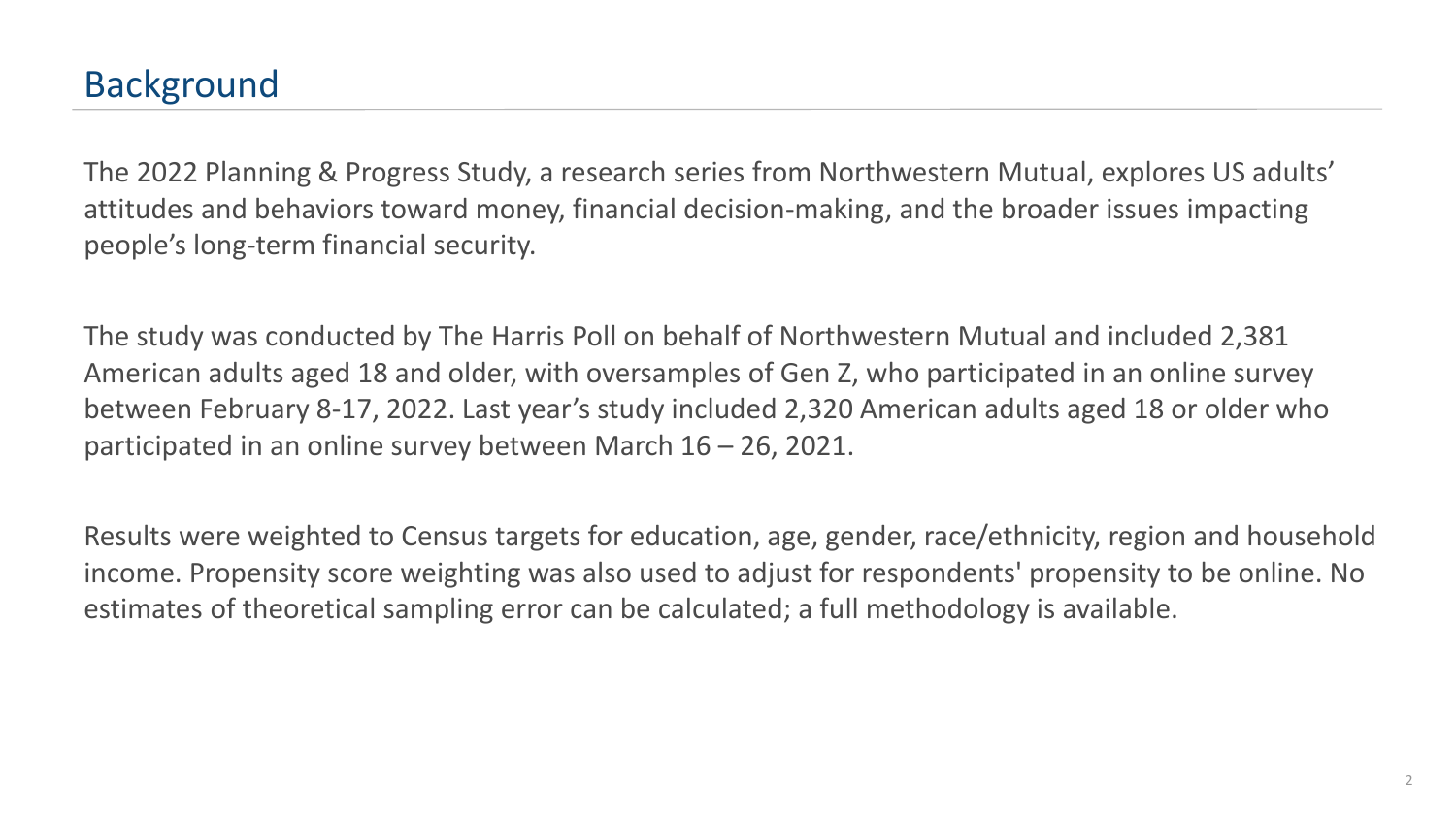# More than 60% of US adults say the pandemic has been highly disruptive to their finances, but only 13% say they have been unable to adapt

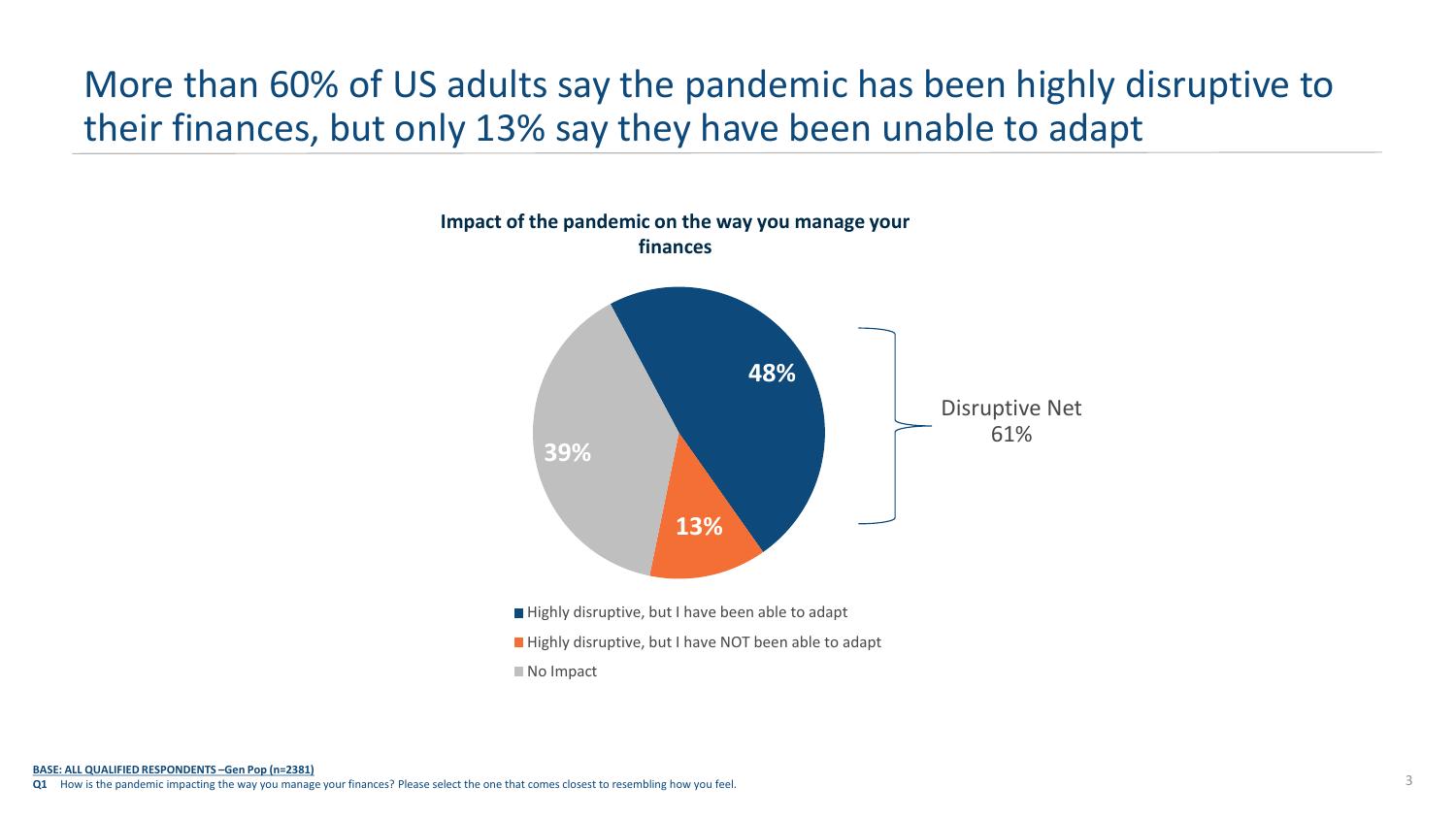# More than four in ten (43%) US adults say they made up for at least some lost ground incurred financially during the first year of the pandemic

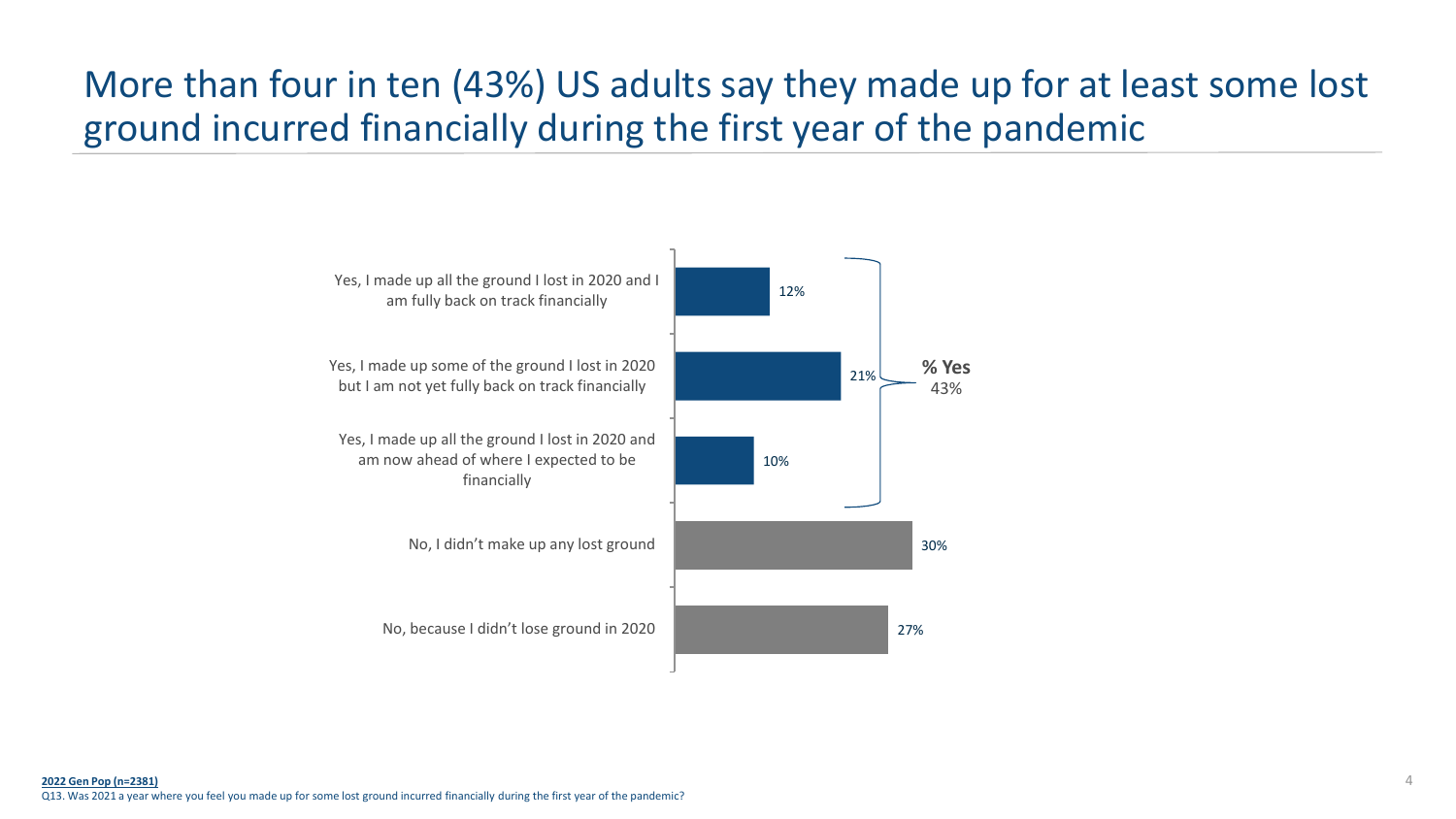A solid majority (60%) say they have been able to build up their personal savings over the last two years, and 69% of those say they plan to maintain their new savings rate going forward



#### **Do you plan to expect to continue saving at the same rate over the long term or recede to pre-pandemic levels?**



Q3 Have you been able to build your savings during the pandemic?

**THOSE WHO HAVE BUILT SAVINGS DURING THE PANDEMIC (n=1367)** 

Q4 Do you expect to continue saving at the same rate over the long term or recede to pre-pandemic levels?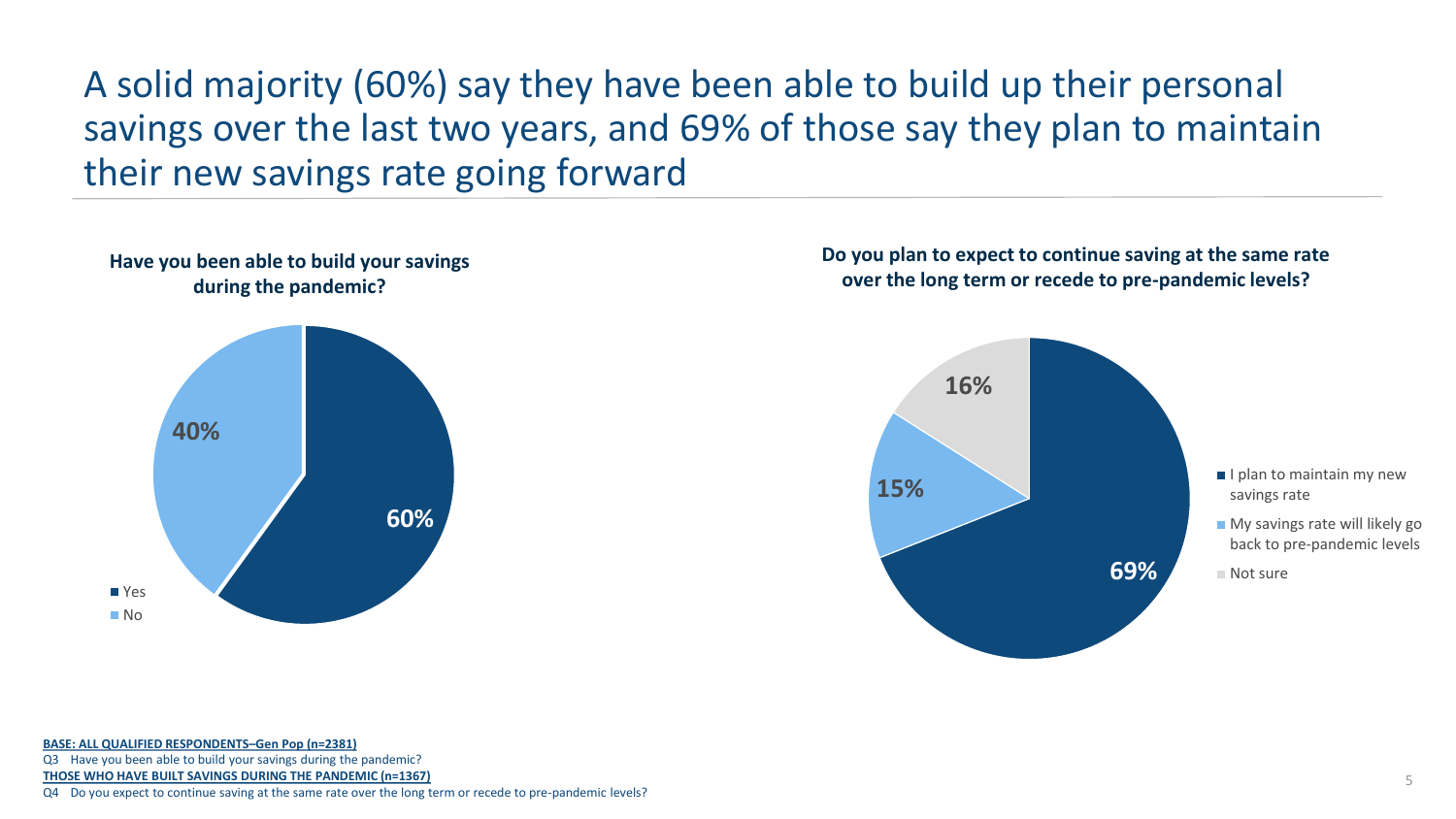### While personal savings numbers remain high, they have dropped 15% from 2021



\*Numeric open ended questions

**BASE: ALL QUALIFIED RESPONDENTS – 2021 Gen Pop (n=2381) Q1824.** How much do you have in personal savings (excluding any funds specifically earmarked for retirement 401(k), IRA, etc.)?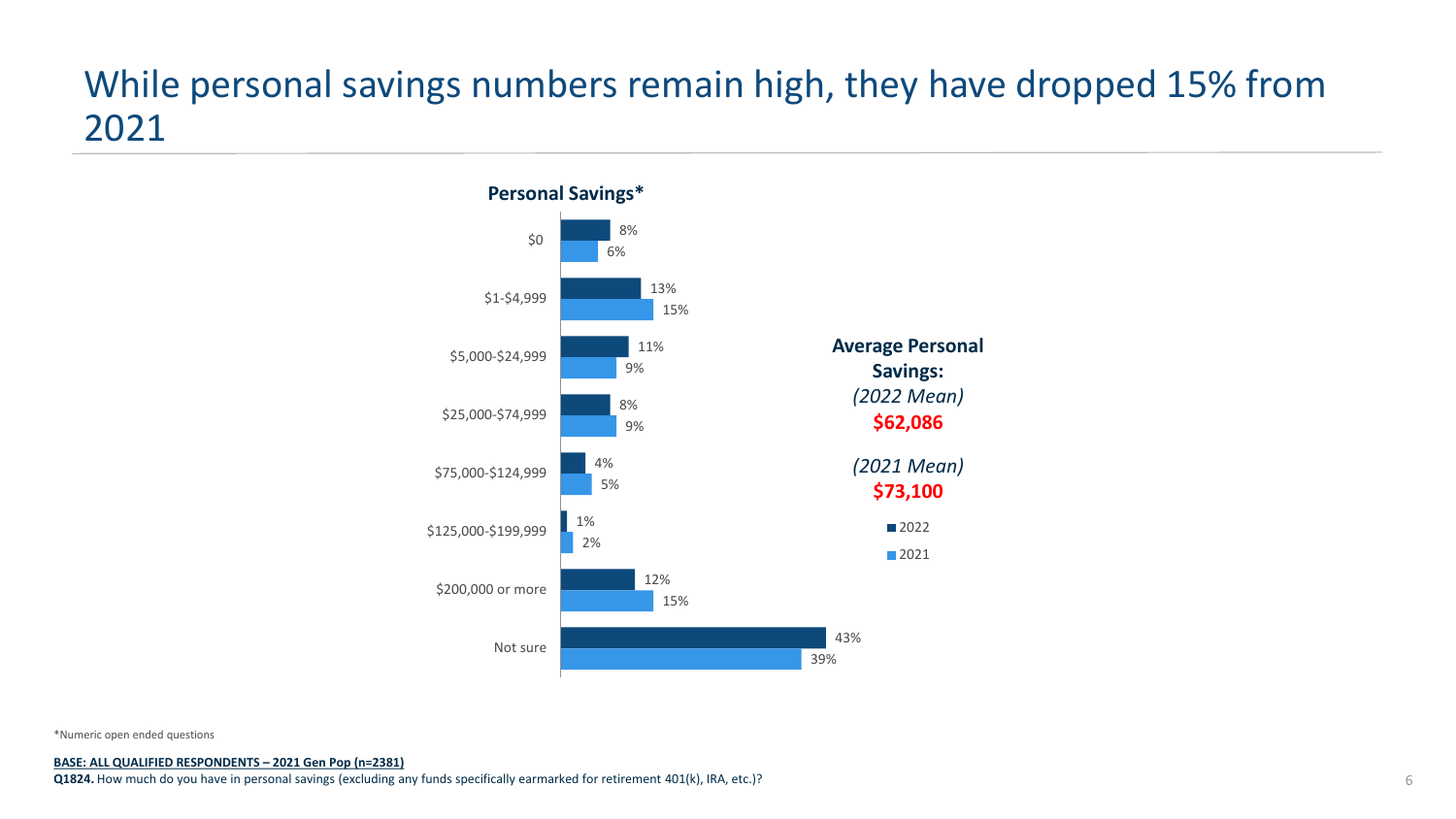# Three quarters (73%) of US adults say they've adopted better financial habits as a result of the pandemic

35%

27%

#### **Which financial behaviors have you adopted during the pandemic that you anticipate retaining in the long-term?**





#### **Will you maintain the financial behaviors you adopted?**

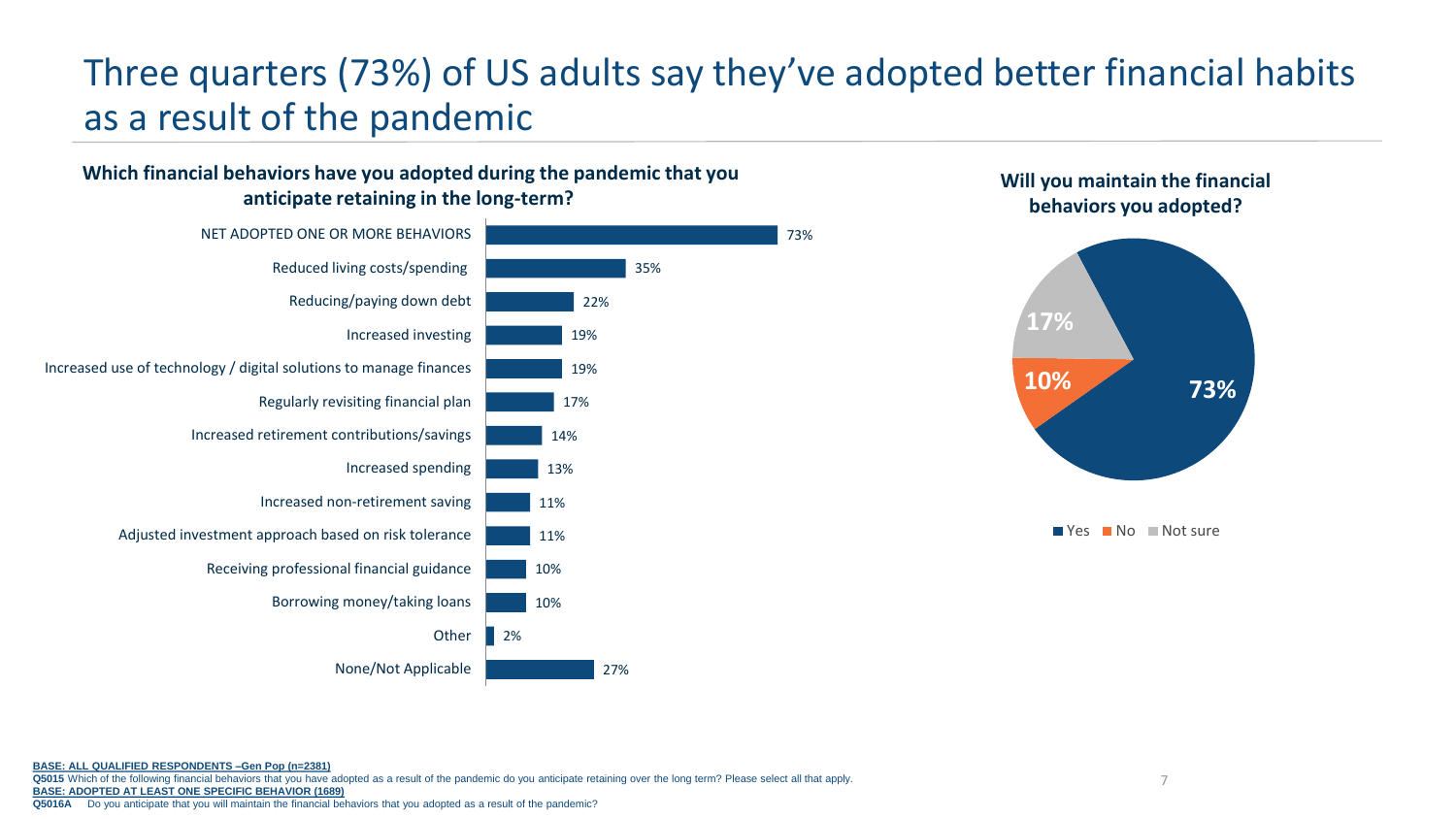Overall, a significant number of people report taking a more comprehensive and holistic approach to their finances with 44% adjusting to account for bigger picture emergencies and risks



■ Adapted for bigger picture emergencies & risks

- No change, I remain a bigger picture planner
- $\blacksquare$  No change, no impact on my financial planning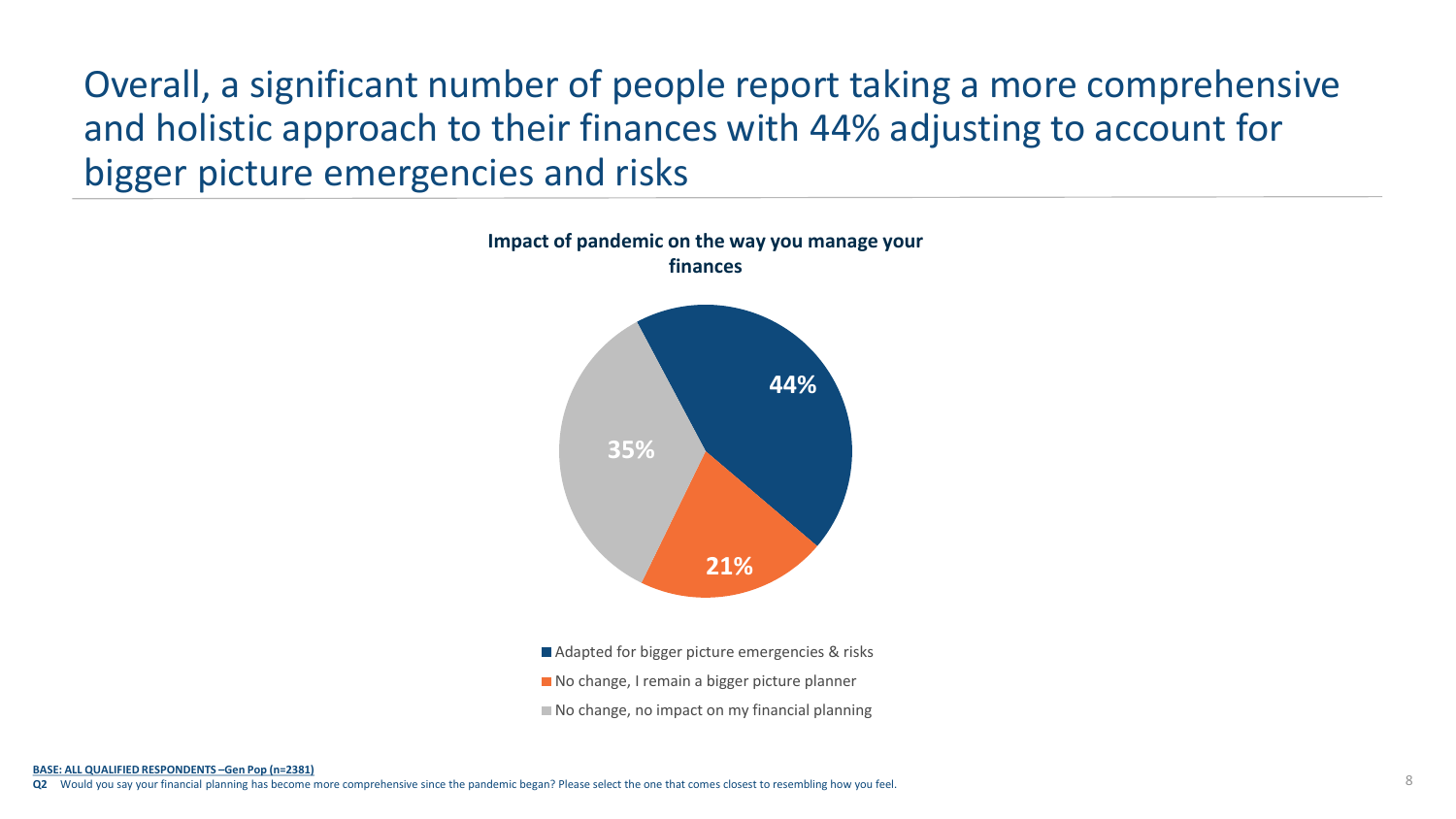# Those who get professional help from a financial advisor report higher levels of comfort in how they manage saving and spending

I have good clarity on exactly how much I can afford to spend now vs how much I should be saving for later

 $\blacksquare$ I don't have great clarity on exactly how much I can afford to spend now vs how much I should be saving for later, but I still tend to spend on things I enjoy…and am hoping I'll have enough saved for later



|                          | <b>Base</b> | % Have Good<br><b>Clarity</b> | <b>S Don't Have Great</b><br><b>Clarity</b> |
|--------------------------|-------------|-------------------------------|---------------------------------------------|
| <b>Financial Advisor</b> | $N = 767$   | 82%                           | 18%                                         |
| No Financial Advisor     | $N = 1614$  | 65%                           | 35%                                         |

2022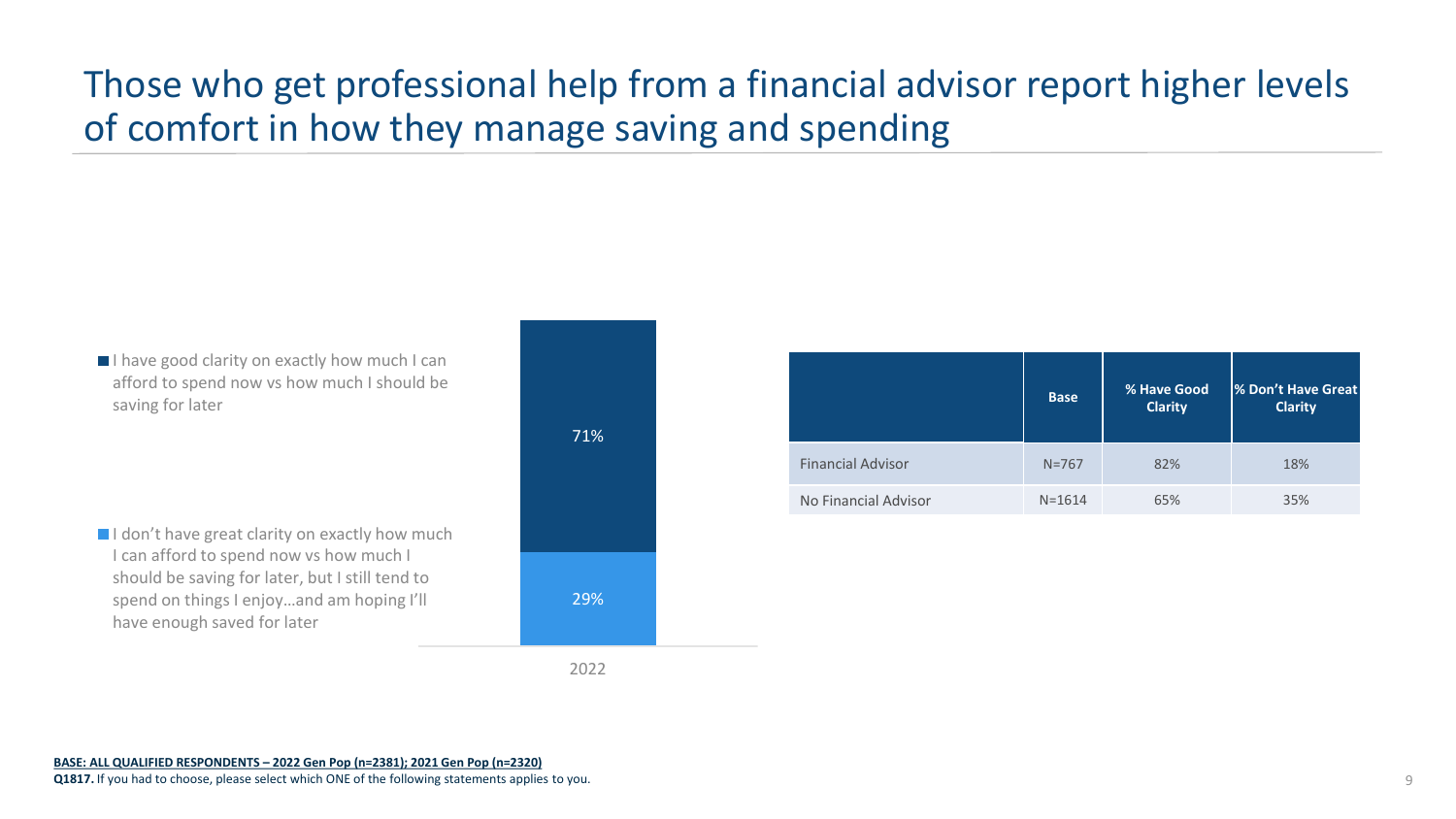## People have greater confidence in themselves than they do in the US economy and the American Dream